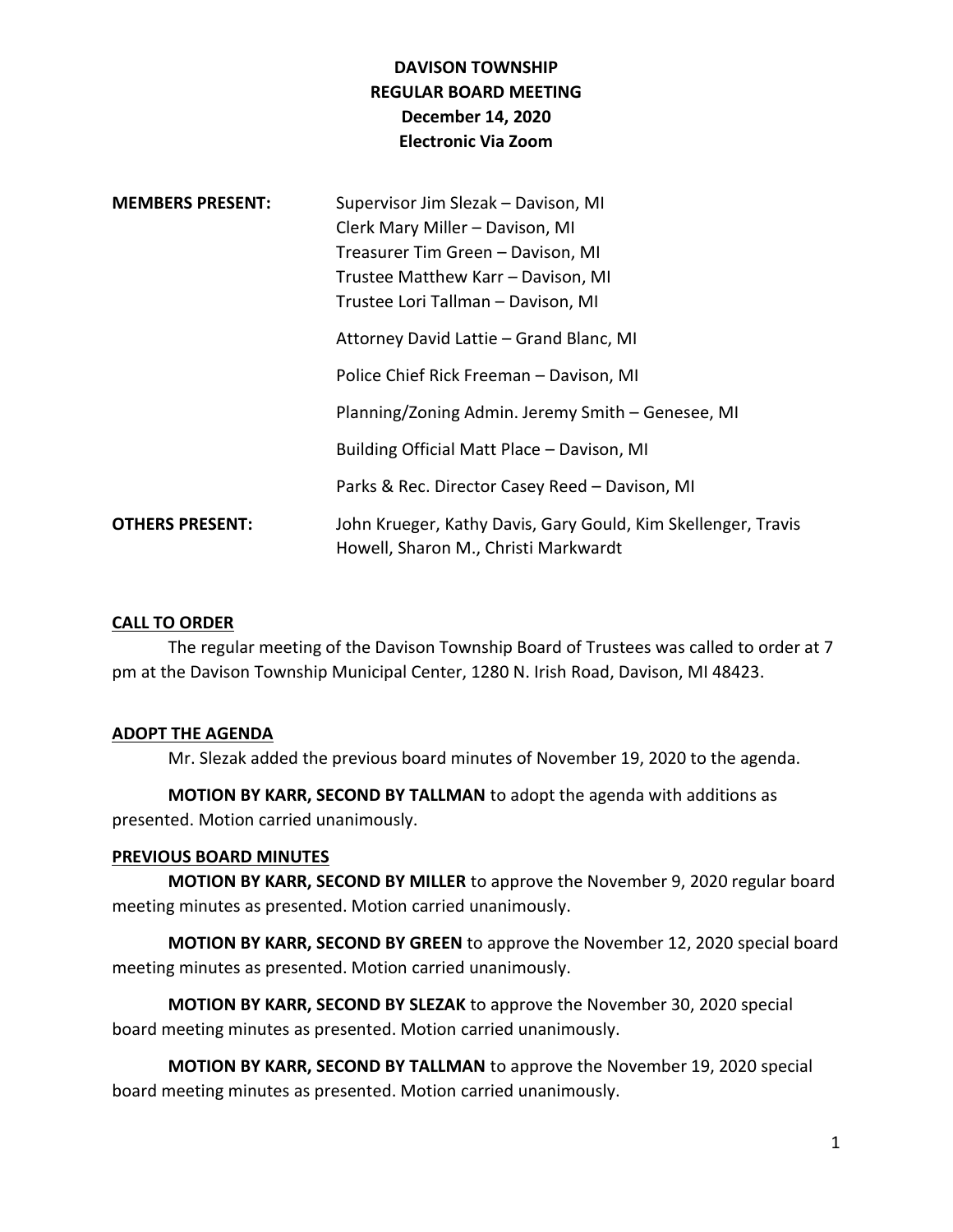### **TREASURER'S REPORT**

Mr. Green read the total receipts for the month of November, 2020 in the amount of \$559,187.74.

**MOTION BY KARR, SECOND BY TALLMAN** to approve the Treasurer's report as presented. Motion carried unanimously.

### **BOARD EXPENDITURES**

Mr. Slezak read the total expenses for November 7, 2020 through December 10, 2020 in the amount of \$1,894,095.70.

**MOTION BY TALLMAN, SECOND BY SLEZAK** to approve the board expenditures as presented. Roll call: Yes- Green, Miller, Slezak, Karr, Tallman. Motion carried.

### **PUBLIC COMMENT**

The public comment period was opened at 7:10 pm and there were no comments.

### **UNFINISHED BUSINESS**

None

## **NEW BUSINESS**

### **Public Act 202 Form 5572 Update**

This annual form is required by Public Act 202 Protecting Local Government Retirement and Benefits Act. This is a report of the status of both our pension and OPEB systems. The 2020 filing shows that both pension and OPEB funds will not trigger underfunded status. No action is needed; this is to keep the board informed.

### **2020 Special Assessment Corrections**

Mr. Slezak explained these were errors with the Veterans Exemptions for Police and Fire Special Assessments and Street Lighting figures.

**MOTION BY GREEN, SECOND BY MILLER** to approve the 2020 Special Assessment Corrections as presented. Motion carried unanimously.

### **BOARD APPOINTMENTS**

**MOTION BY KARR, SECOND BY TALLMAN** to appoint the following to the Planning Commission: Tim Green, term ending 12-31-2021, Rob Hollenback, Bruce Calhoun, and Paul Snyder, terms ending 12-31-2023. Motion carried unanimously.

**MOTION BY KARR, SECOND BY TALLMAN** to appoint the following to the Zoning Board of Appeals: Tim Green, term ending 12-31-2021, Eric Hernandez, John Jelinek, and Richard Hill, terms ending 12-31-2023. Motion carried unanimously.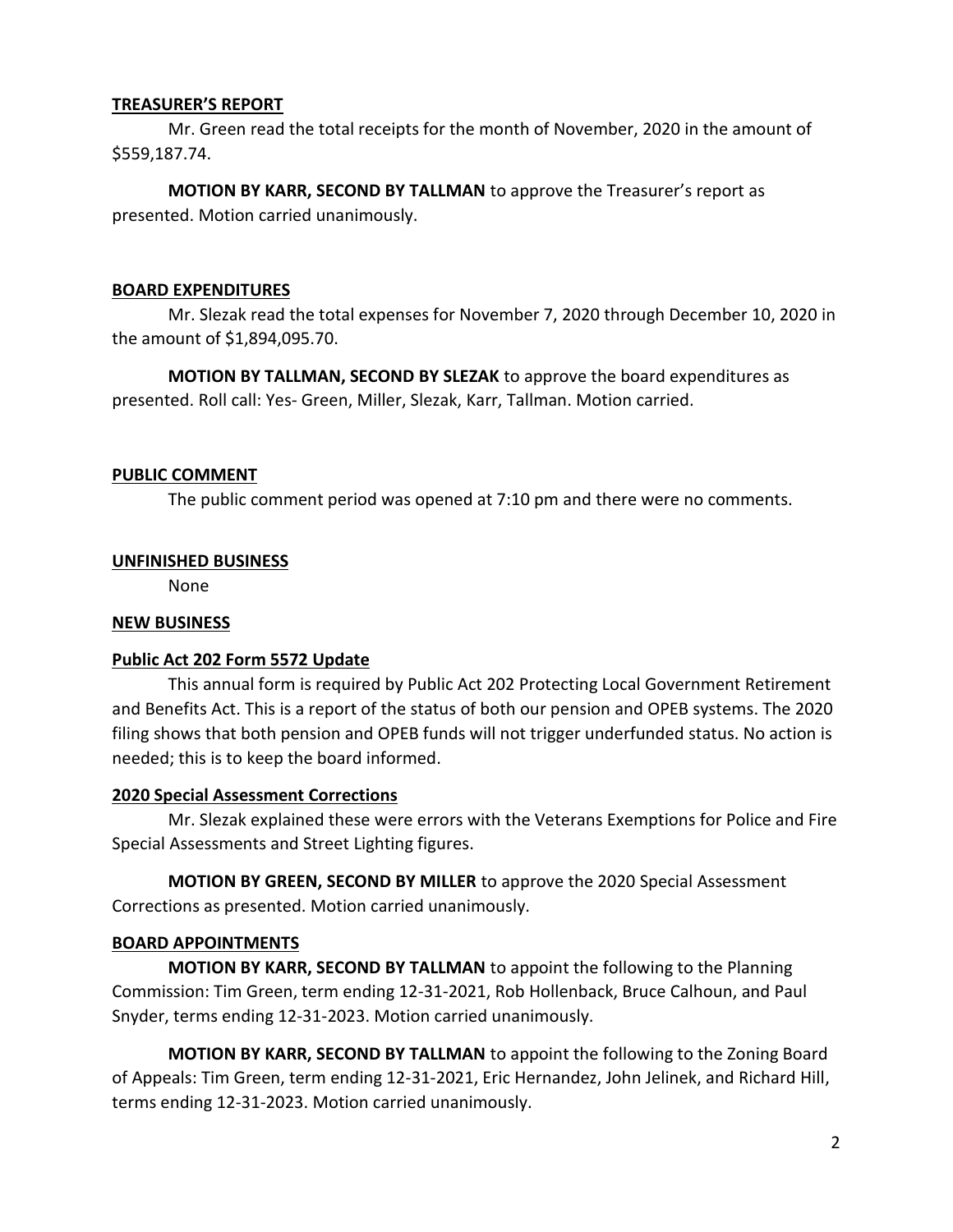**MOTION BY KARR, SECOND BY SLEZAK** to appoint the following to the Senior Citizens Authority Board: Lori Tallman, term ending 12-31-2023

**MOTION BY KARR, SECOND BY GREEN** to appoint the following to the Fire Authority: Jim Slezak, term ending 12-21-2023 and Tim Green, term ending 12-31-2021. Motion carried unanimously.

**MOTION BY KARR, SECOND BY TALLMAN** to appoint the following to the Downtown Development Authority: Jim Slezak, Norb Shubert, Zak Hawley, and Craig Stefanko all terms ending 12-31-2024. Motion carried unanimously.

**MOTION BY KARR, SECOND BY TALLMAN** to appoint Travis Howell to the Genesee County Metro Alliance Board, term ending 12-31-2022. Motion carried unanimously.

**MOTION BY KARR, SECOND BY GREEN** to appoint Brian Seigrest, John Krueger, and Rob Hollenback to the Board of Review all with terms ending 12-31-2022. Motion carried unanimously.

**MOTION BY KARR, SECOND BY GREEN** to appoint Jim Slezak, Tim Green, and Matthew Karr to the Personnel Committee all with terms ending 11-20-2024. Motion carried unanimously.

**MOTION BY KARR, SECOND BY TALLMAN** to appoint Jim Slezak, term ending 11-20- 2024 and Gouri Sashital as the Attending Lawyer to the Union Bargaining Team. Motion carried unanimously.

## **Genesee Count Act 342 Storm Water Management Agreement**

Mr. Slezak stated that the current contract for the Genesee Count Act 342 Storm Water Management Agency needs to be renewed. This is a joint effort of Genesee County Municipalities to comply with the EPA and EGLE requirements for the Clean Water Act Phase II Storm Water regulations. He suggested approving the letter of our intent to continue with the 4<sup>th</sup> amendment to the contract as presented.

**MOTION BY MILLERS, SECOND BY TALLMAN** to approve the Letter of Agreement to the Genesee County Act 342 Storm Water Management as presented. Roll call: Yes- Miller, Slezak, Karr, Tallman, Green. Motion carried.

# **Executive Session to discuss MERS Request, Employee Schedules and Sale of Township Property**

**MOTION BY TALLMAN, SECOND BY GREEN** to convene to Executive Session at 7:30 pm. Roll call: Yes- Slezak, Karr, Tallman, Green, Miller. Motion carried.

**MOTION BY TALLMAN, SECOND BY SLEZAK** to reconvene at 8:02 pm. Roll call: Yes- Karr, Tallman, Green, Miller, Slezak. Motion carried.

**MOTION BY TALLMAN, SECOND BY GREEN** to approve the Employee Service Credit Purchase as presented. Motion carried unanimously.